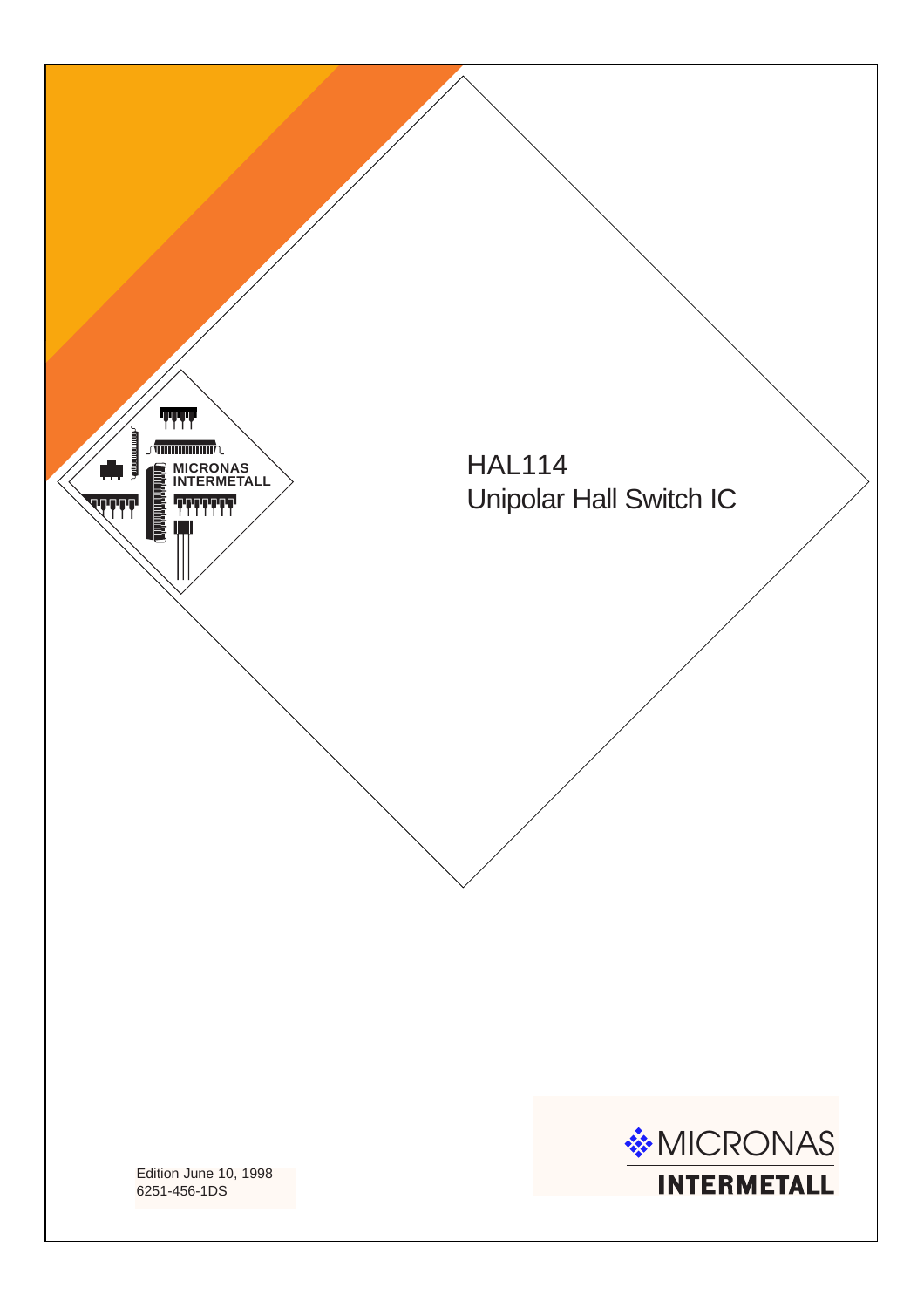#### **Unipolar Hall Switch IC** in CMOS technology

# **Introduction**

The HAL114 is a Hall switch produced in CMOS technology. The sensor includes a temperature-compensated Hall plate, a Schmitt trigger, and an open-drain output transistor (see Fig. 2).

The HAL114 has a unipolar behavior: The output turns low with a magnetic south pole on the branded side of the package (see figures 3 and 4). The output turns high if the magnetic field is removed. The output signal remains high if the magnetic north pole approaches the branded side of the package.

The sensor is designed for industrial and automotive applications and operates with supply voltages from 4.5 V to 24 V in the ambient temperature range from –40°C up to 150 °C.

The HAL114 is available in a SMD-package (SOT-89A) and in a leaded version (TO-92UA).

## **Features:**

- operates from 4.5 V to 24 V supply voltage
- overvoltage protection
- reverse-voltage protection at  $V_{DD}$ -pin
- short-circuit protected open-drain output by thermal shutdown
- operates with magnetic fields from DC to 20 kHz
- stable magnetic switching points over a wide supply voltage range
- the decrease of magnetic flux density caused by rising temperature in the sensor system is compensated by a built-in negative temperature coefficient of the magnetic switching points
- ideal sensor for contactless switches and speed measurement in hostile automotive and industrial environments

# **Specifications**

- switching type: unipolar
- output turns low with magnetic south pole on branded side of package
- output turns high if magnetic field is removed

# **Marking Code**

| <b>Type</b>                  | <b>Temperature Range</b> |      |      |  |  |  |
|------------------------------|--------------------------|------|------|--|--|--|
|                              |                          | F    | C    |  |  |  |
| <b>HAL114SO,</b><br>HAL114UA | 114A                     | 114E | 114C |  |  |  |

## **Operating Junction Temperature Range (TJ)**

**A:**  $T_1 = -40$  °C to  $+170$  °C **E:**  $T_1 = -40$  °C to +100 °C **C:**  $T_{\text{J}} = 0$  °C to +100 °C

The relationship between ambient temperature  $(T<sub>A</sub>)$  and junction temperature  $(T<sub>J</sub>)$  is explained on page 8.

### **Hall Sensor Package Codes**



### Example: **HAL114UA-E**

- $\rightarrow$  Type: 114
- $\rightarrow$  Package: TO-92UA
- $\rightarrow$  Temperature Range: T<sub>J</sub> = -40 °C to +100 °C

Hall sensors are available in a wide variety of packaging versions and quantities. For more detailed information, please refer to the brochure: "Ordering Codes for Hall Sensors".

### **Solderability**

- Package SOT-89A: according to IEC68-2-58
- Package TO-92UA: according to IEC68-2-20



**Fig. 1:** Pin configuration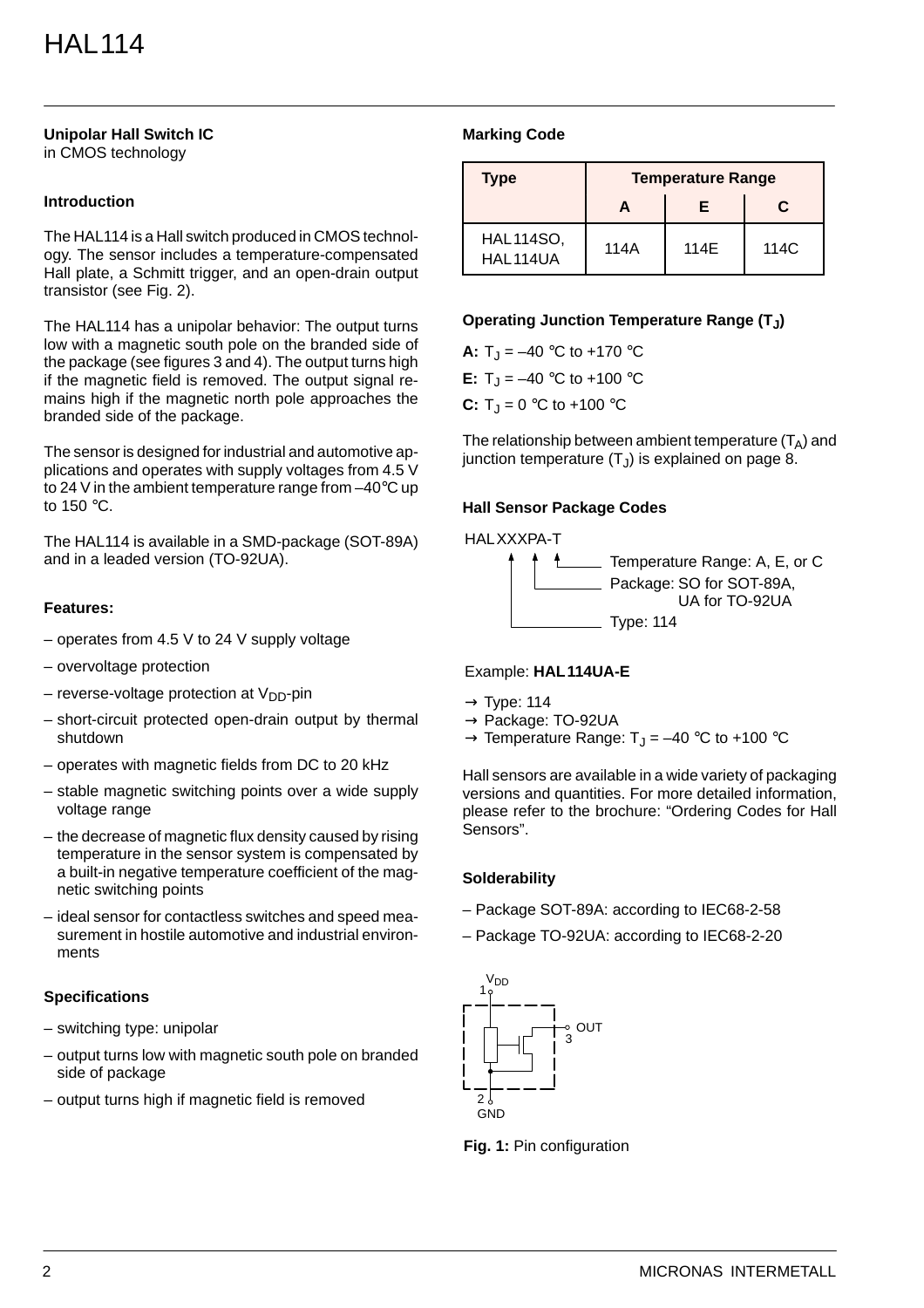## **Functional Description**

The HAL114 is a CMOS integrated circuit with a switching output in response to magnetic fields. It processes the "Hall Voltage" internally: The Hall Voltage is proportional to the magnetic flux component Bz orthogonal to an integrated Hall Plate, in case an electric current is imposed to the plate. The HAL114 compares the Hall Voltage with a predefined threshold and generates the output signal dependent of the direction of the magnetic field. A special circuit compensates for the temperature dependent effects of the IC, as well as the external magnet. A built-in hysteresis eliminates possible oscillations of the output signal adjacent to its switching point so that "output bouncing" is avoided. The output is short-circuit protected by limiting high currents and by sensing excess temperature. Shunt protection devices clamp voltage peaks at the Output-Pin and  $V_{DD}$ -Pin together with external series resistors. Reverse current is limited at the  $V_{DD}$ -Pin by an internal series resistor up to -15 V. No external reverse protection diode is needed at the  $V_{DD}$ -Pin for values ranging from 0 V to -15 V.



**Fig. 2:** HAL114 block diagram

### **Dimensions of Sensitive Area**

0.4 mm x 0.2 mm

### **Positions of Sensitive Area**

| SOT-89A            | <b>TO-92UA</b>    |
|--------------------|-------------------|
| $x = 0 \pm 0.2$    | $x = 0 \pm 0.2$   |
| $y = 0.98 \pm 0.2$ | $y = 1.0 \pm 0.2$ |

x is referenced to the center of the package

## **Outline Dimensions**



#### **Fig. 3:**

Plastic Small Outline Transistor Package **(SOT-89A)** Weight approximately 0.04 g Dimensions in mm





**Fig. 4:**  Plastic Transistor Single Outline Package **(TO-92UA)** Weight approximately 0.12 g Dimensions in mm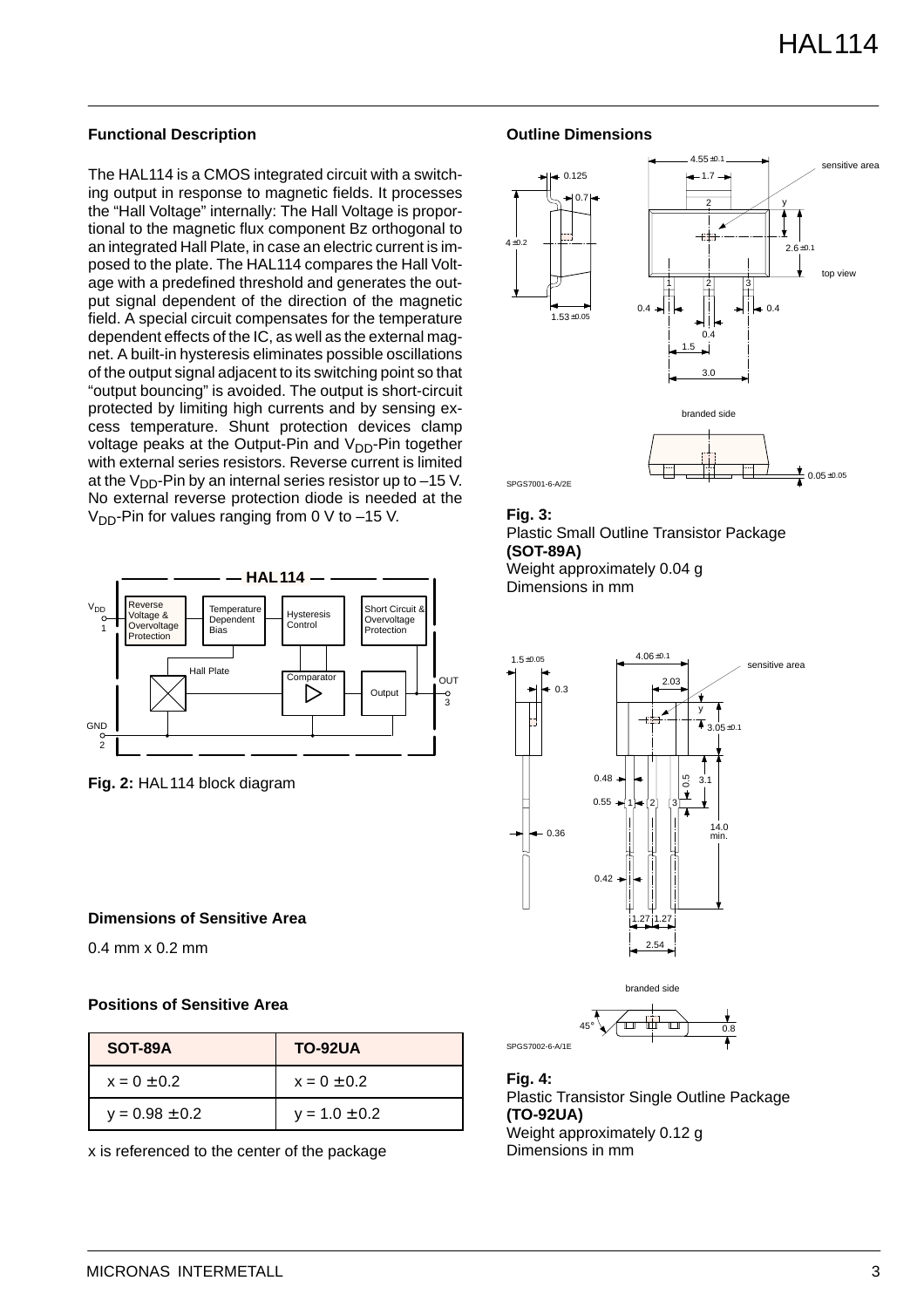# **Absolute Maximum Ratings**

| <b>Symbol</b>                       | <b>Parameter</b>                                                                                                                                  | Pin No. | Min.           | Max.             | Unit            |
|-------------------------------------|---------------------------------------------------------------------------------------------------------------------------------------------------|---------|----------------|------------------|-----------------|
| V <sub>DD</sub>                     | <b>Supply Voltage</b>                                                                                                                             | 1       | $-15$          | $28^{1}$         | $\vee$          |
| $-V_{P}$                            | <b>Test Voltage for Supply</b>                                                                                                                    | 1       | $-24^{2}$      |                  | $\vee$          |
| $-IDD$                              | <b>Reverse Supply Current</b>                                                                                                                     | 1       |                | $50^{1}$         | mA              |
| <b>I</b> <sub>DDZ</sub>             | Supply Current through<br><b>Protection Device</b>                                                                                                | 1       | $-200^{3}$     | $200^{3}$        | mA              |
| $V_{\rm O}$                         | Output Voltage                                                                                                                                    | 3       | $-0.3$         | $28^{1}$         | $\vee$          |
| l <sub>O</sub>                      | Continuous Output On Current                                                                                                                      | 3       |                | 30               | mA              |
| $I_{Omax}$                          | Peak Output On Current                                                                                                                            | 3       |                | $250^{3}$        | mA              |
| $I_{OZ}$                            | Output Current through<br><b>Protection Device</b>                                                                                                | 3       | $-200^{3}$     | $200^{3}$        | mA              |
| $T_S$                               | Storage Temperature Range                                                                                                                         |         | $-65$          | 150              | $\rm ^{\circ}C$ |
| $T_{\text{J}}$                      | Junction Temperature Range                                                                                                                        |         | $-40$<br>$-40$ | 150<br>$170^{4}$ | $\rm ^{\circ}C$ |
| $3)$ t < 2 ms<br>$^{(4)}$ t < 1000h | $1$ as long as T <sub>J</sub> max is not exceeded<br><sup>2)</sup> with a 220 $\Omega$ series resistance at pin 1 corresponding to test circuit 1 |         |                |                  |                 |

Stresses beyond those listed in the "Absolute Maximum Ratings" may cause permanent damage to the device. This is a stress rating only. Functional operation of the device at these or any other conditions beyond those indicated in the "Recommended Operating Conditions/Characteristics" of this specification is not implied. Exposure to absolute maximum ratings conditions for extended periods may affect device reliability.

# **Recommended Operating Conditions**

| Symbol          | <b>Parameter</b>                    | Pin No. | Min. | Typ. | Max. | Unit |
|-----------------|-------------------------------------|---------|------|------|------|------|
| V <sub>DD</sub> | <b>Supply Voltage</b>               |         | 4.5  |      | 24   |      |
| IО              | <b>Continuous Output On Current</b> | ર       |      |      | 20   | mA   |
| $R_V$           | <b>Series Resistor</b>              |         |      |      | 270  | Ω    |

**Electrical Characteristics** at T<sub>J</sub> = –40 °C to +170 °C , V<sub>DD</sub> = 4.5 V to 24 V, as not otherwise specified in Test Conditions Typical Characteristics for T $_{\textrm{\scriptsize{J}}}$  = 25 °C and V<sub>DD</sub> = 12 V

| Symbol          | <b>Parameter</b>                                | Pin No. | Min. | Typ. | Max. | Unit | <b>Test Conditions</b>                          |
|-----------------|-------------------------------------------------|---------|------|------|------|------|-------------------------------------------------|
| V <sub>OL</sub> | Output Voltage over<br><b>Temperature Range</b> | 3       |      | 120  | 400  | mV   | $I_{\Omega}$ = 12.5 mA                          |
| VOL             | Output Voltage over<br><b>Temperature Range</b> | 3       |      | 190  | 500  | mV   | $I_{\Omega} = 20 \text{ mA}$                    |
| I <sub>OH</sub> | Output Leakage Current                          | 3       |      |      |      | μA   | $B < B_{off}$<br>$V_{OH} = 24 V, T_{J} = 25 °C$ |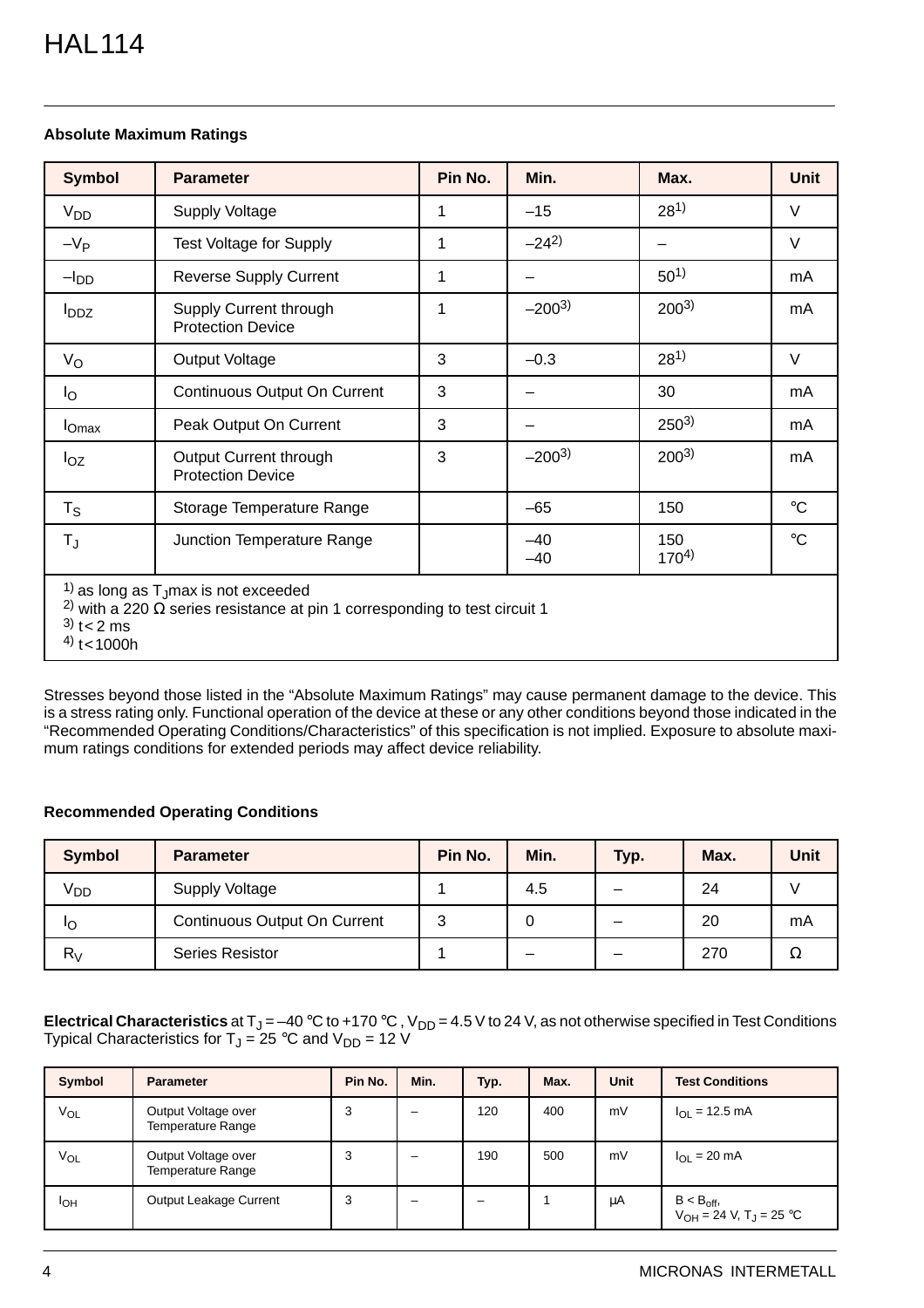| Symbol                                  | <b>Parameter</b>                                          | Pin No. | Min. | Typ. | Max. | <b>Unit</b> | <b>Test Conditions</b>                                               |
|-----------------------------------------|-----------------------------------------------------------|---------|------|------|------|-------------|----------------------------------------------------------------------|
| I <sub>OH</sub>                         | Output Leakage Current over<br><b>Temperature Range</b>   | 3       |      |      | 10   | μA          | $B < B_{off}$<br>$V_{OH} = 24$ V, T <sub>J</sub> < 150 °C            |
| l <sub>DD</sub>                         | <b>Supply Current</b>                                     | 1       | 6    | 8.2  | 11   | mA          | $T_{\rm J}$ = 25 °C                                                  |
| l <sub>DD</sub>                         | Supply Current over<br><b>Temperature Range</b>           | 1       | 3.9  | 8.2  | 12   | mA          |                                                                      |
| $t_{en(O)}$                             | Enable Time of Output<br>after Setting of V <sub>DD</sub> | 3       |      | 6    | 10   | μs          | $V_{DD} = 12 V$                                                      |
| $t_{r}$                                 | <b>Output Rise Time</b>                                   | 3       |      | 85   | 400  | ns          | $V_{DD}$ = 12 V, RL = 820 Ohm,<br>$CL = 20 pF$                       |
| t <sub>f</sub>                          | Output Fall Time                                          | 3       |      | 60   | 400  | ns          | $V_{DD}$ = 12 V, RL = 820 Ohm,<br>$CL = 20 pF$                       |
| $R_{th, \text{ISB}}$<br>case<br>SOT-89A | Thermal Resistance Junction to<br>Substrate Backside      |         |      | 150  | 200  | K/W         | <b>Fiberglass Substrate</b><br>pad size see Fig. 6                   |
| $R_{thJA}$<br>case<br><b>TO-92UA</b>    | <b>Thermal Resistance</b><br>Junction to Soldering Point  |         |      | 150  | 200  | K/W         | Leads at ambient tempera-<br>ture at a distance of 2 mm<br>from case |

### **Electrical Characteristics**, continued

**Magnetic Characteristics** at T<sub>J</sub> = –40 °C to +170 °C, V<sub>DD</sub> = 4.5 V to 24 V, Typical Characteristics for  $\rm V_{DD}$  = 12 V

Magnetic flux density values of switching points.

Positive flux density values refer to the magnetic south pole at the branded side of the package.

| <b>Parameter</b>            | $-40 °C$ |      |      | $25^{\circ}$ C |      | 100 $\degree$ C |      |      | 170 °C |      |      | Unit |    |
|-----------------------------|----------|------|------|----------------|------|-----------------|------|------|--------|------|------|------|----|
|                             | Min.     | Typ. | Max. | Min.           | Typ. | Max.            | Min. | Typ. | Max.   | Min. | Typ. | Max. |    |
| On point $B_{ON}$           | 7.5      | 21.5 | 36.0 | 7.0            | 21.3 | 34.0            | 6.3  | 19.6 | 31.5   | 6.0  | 19.2 | 31.0 | mT |
| Off point B <sub>OFF</sub>  | 4.3      | 17.4 | 33.2 | 4.0            | 17.6 | 31.2            | 3.6  | 16.1 | 28.9   | 3.6  | 15.8 | 28.8 | mT |
| Hysteresis B <sub>HYS</sub> | 2.8      | 4.1  | 5.0  | 2.8            | 3.7  | 4.5             | 2.6  | 3.5  | 4.0    | 2.2  | 3.4  | 4.0  | mT |



**Fig. 5:** Definition of switching points and hysteresis



**Fig. 6:** Recommended pad size SOT-89A Dimensions in mm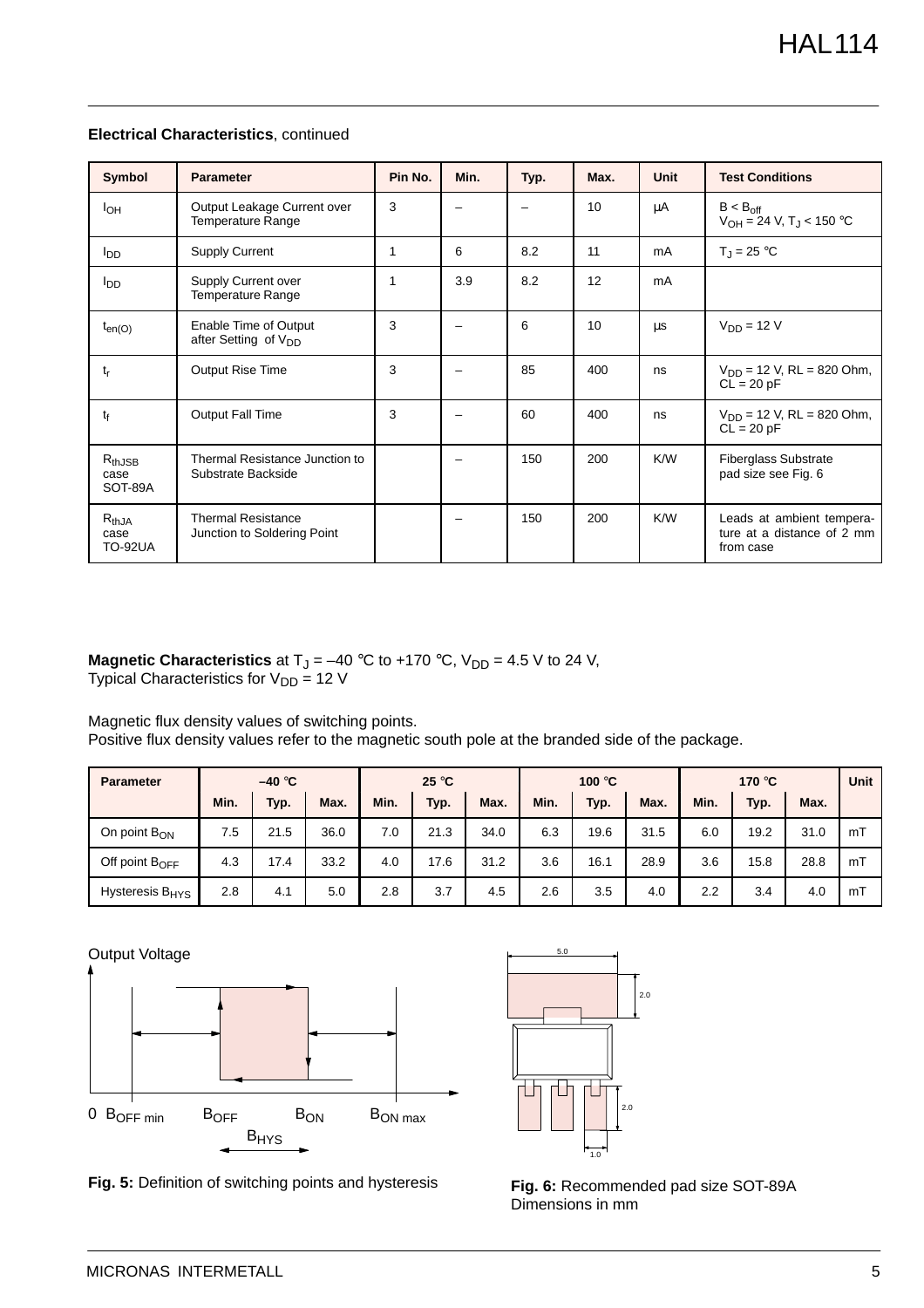



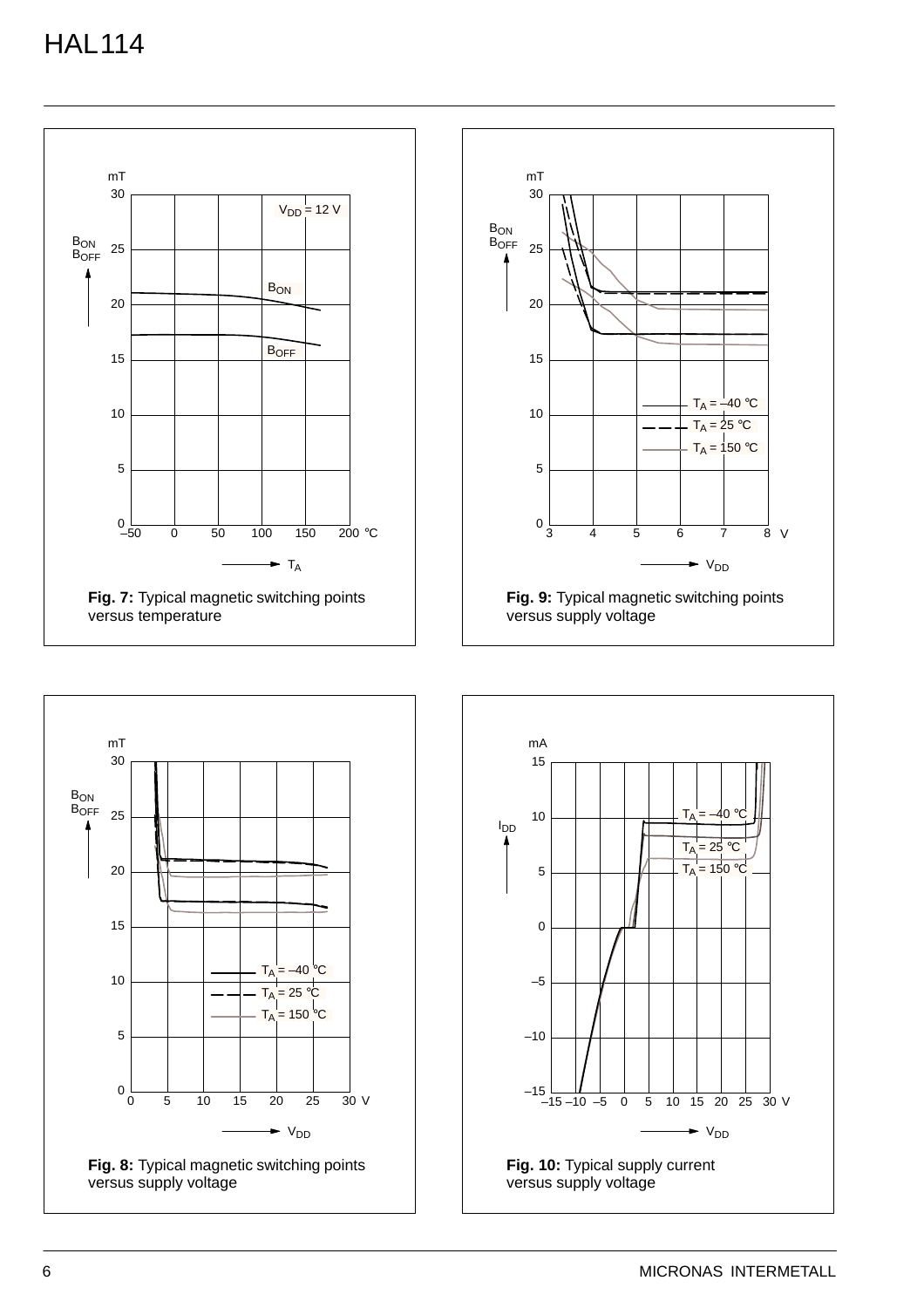



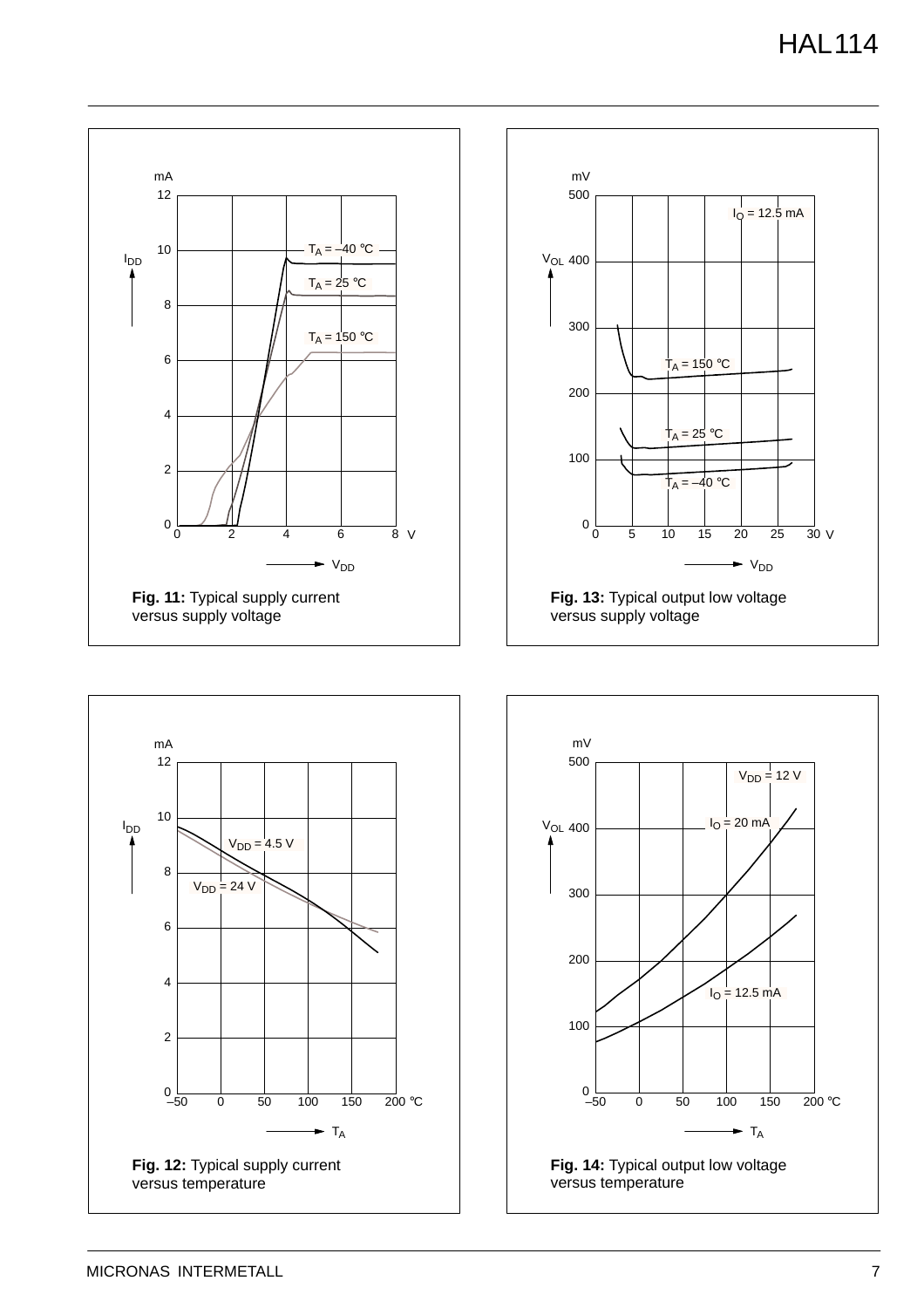

### **Application Note**

For electromagnetic immunity, it is recommended to apply a 330 pF minimum capacitor between  $V_{DD}$  (pin 1) and Ground (pin 2).

For applications requiring robustness to conducted disturbances (transients), a 220  $\Omega$  series resistor to pin 1 and a 4.7 nF capacitor between  $V_{DD}$  (pin1) and Ground (pin 2) is recommended. The series resistor and the capacitor should be placed as close as possible to the IC.

MICRONAS INTERMETALL GmbH Hans-Bunte-Strasse 19 D-79108 Freiburg (Germany) P.O. Box 840 D-79008 Freiburg (Germany) Tel. +49-761-517-0 Fax +49-761-517-2174 E-mail: docservice@intermetall.de Internet: http://www.intermetall.de

Printed in Germany by Systemdruck+Verlags-GmbH, Freiburg (06/98) Order No. 6251-456-1DS



**Fig. 16:** Recommended application circuit

#### **Ambient Temperature**

Due to the internal power dissipation, the temperature on the silicon chip (junction temperature  $T_{J}$ ) is higher than the temperature outside the package (ambient temperature  $T_A$ ).

$$
T_J = T_A + \Delta T
$$

At static conditions, the following equations are valid:

| – for SOT-89A:    ∆T = I <sub>DD</sub> * V <sub>DD</sub> * R <sub>thJSB</sub> |
|-------------------------------------------------------------------------------|
| $-$ for TO-92UA: $\Delta T = I_{DD} * V_{DD} * R_{thJA}$                      |

For typical values, use the typical parameters. For worst case calculation, use the max. parameters for  $I_{DD}$  and  $R_{th}$ , and the max. value for  $V_{DD}$  from the application.

#### **Data Sheet History**

1. Final data sheet: "HAL114 Unipolar Hall Switch IC", June 10, 1998, 6251-456-1DS. First release of the final data sheet.

All information and data contained in this data sheet are without any commitment, are not to be considered as an offer for conclusion of a contract nor shall they be construed as to create any liability. Any new issue of this data sheet invalidates previous issues. Product availability and delivery dates are exclusively subject to our respective order confirmation form; the same applies to orders based on development samples delivered. By this publication, MICRONAS INTERMETALL GmbH does not assume responsibility for patent infringements or other rights of third parties which may result from its use. Reprinting is generally permitted, indicating the source. However, our prior consent must be obtained in all cases.